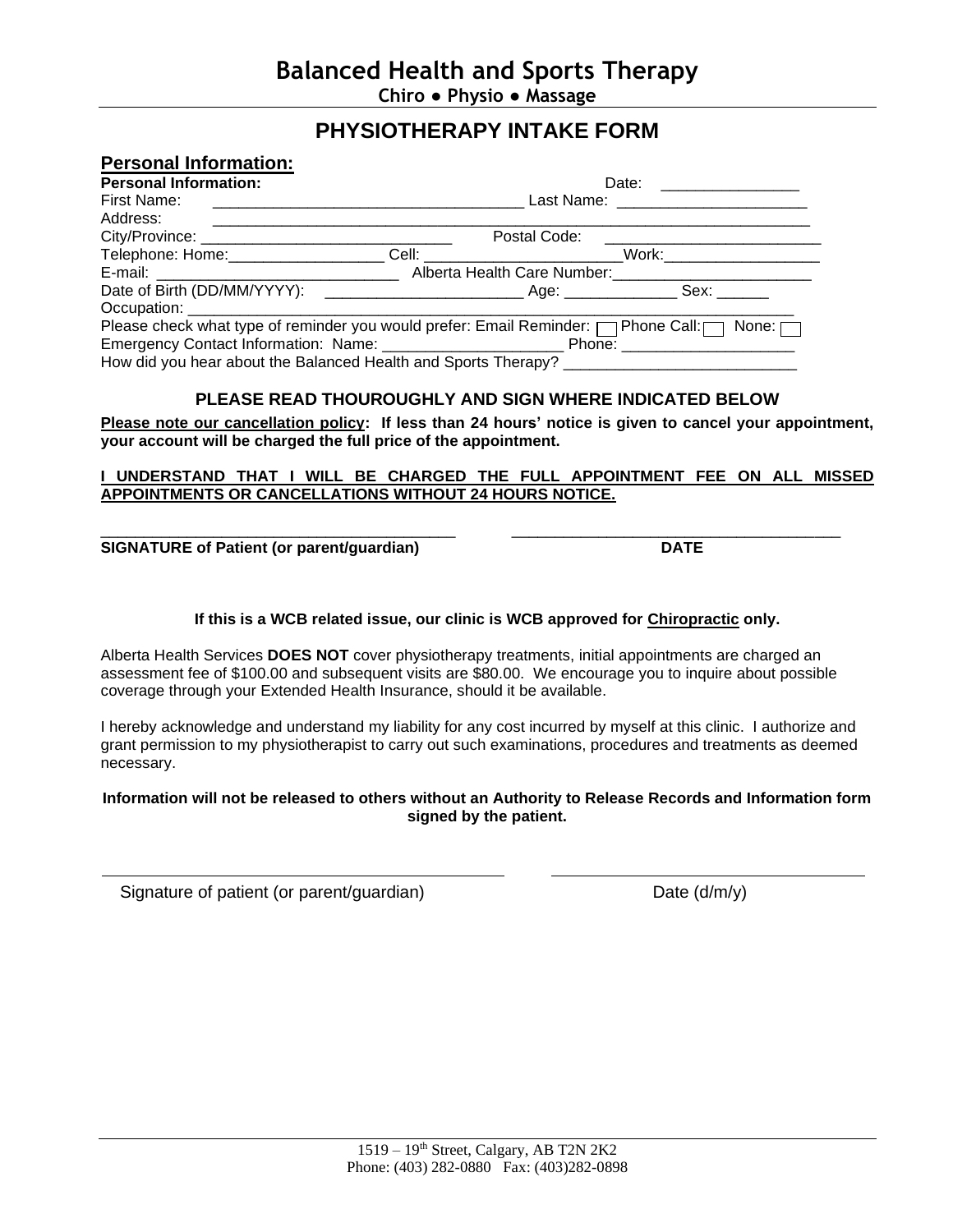## **Balanced Health and Sports Therapy Chiro ● Physio ● Massage**

| <b>Health Information:</b>                                                                                                                                    |  |  |  |  |
|---------------------------------------------------------------------------------------------------------------------------------------------------------------|--|--|--|--|
|                                                                                                                                                               |  |  |  |  |
| Are you receiving other treatments: □ Yes □ No                                                                                                                |  |  |  |  |
|                                                                                                                                                               |  |  |  |  |
| Date of last treatment:_____________________Date of last x-ray:____________Where: ___________________________                                                 |  |  |  |  |
|                                                                                                                                                               |  |  |  |  |
|                                                                                                                                                               |  |  |  |  |
|                                                                                                                                                               |  |  |  |  |
| Do you smoke: Yes No If Yes How long: ________ How many per day: _________                                                                                    |  |  |  |  |
|                                                                                                                                                               |  |  |  |  |
| In your family is there a history of cardiovascular problems i.e. heart attack, stroke; high blood<br>pressure or diabetes: □Yes□No                           |  |  |  |  |
|                                                                                                                                                               |  |  |  |  |
| List any motor vehicle accidents you have been in and when they occurred:                                                                                     |  |  |  |  |
| Any allergies to tape: net Yes no Do you have sensitive skin: net Yes no<br>Is there anything else about your health we should know? ________________________ |  |  |  |  |
| Can your medical doctor be contacted with treatment updates: $\Box$ Yes $\Box$ No                                                                             |  |  |  |  |

## **Informed Consent for Acupuncture Care**

#### **Please Read Carefully**

I hereby request and consent to the performance of acupuncture and other procedures related to acupuncture, as necessary, and including moxibustion, cupping, and/or electroacupuncture by physiotherapy.

I understand and am informed that in the practice of acupuncture there are some risks to treatment, including but not limited to minor bleeding or bruising, minor pain or soreness, nausea, fainting, infection, shock, convulsions, possible perforation of internal organs, and stuck or bent needles.

I have been advised that only pre-sterilized needles will be used. All acupuncture needles are properly disposed of after each and every treatment.

I do not expect the physiotherapist to be able to anticipate and explain all possible risks and complications. I wish to rely on the physiotherapist to be able to exercise judgment during the treatment which the physiotherapist feels at the time, based upon the facts then known, and is in my best interests. I understand that the results are not guaranteed.

I have read the above consent form. I have also had an opportunity to ask questions about its content, and by signing below I agree to the above-mentioned acupuncture procedures. I intend this consent form to cover the entire course of treatment for my present and future conditions for which I seek treatment. I also understand that I can refuse acupuncture treatment at any time.

#### N.B Female Patients:

I fully understand that in the case of pregnancy, a risk of causing fetal distress with acupuncture treatment(s) is possible. I hereby state that I am not pregnant, nor is there any possibility that I may be pregnant.

\_\_\_\_\_\_\_\_\_\_\_\_\_\_\_ \_\_\_\_\_\_\_\_\_\_\_\_\_\_\_\_\_\_\_\_\_\_

Date Signed **Print Patients Name** Signature of patient (or parent/guardian)